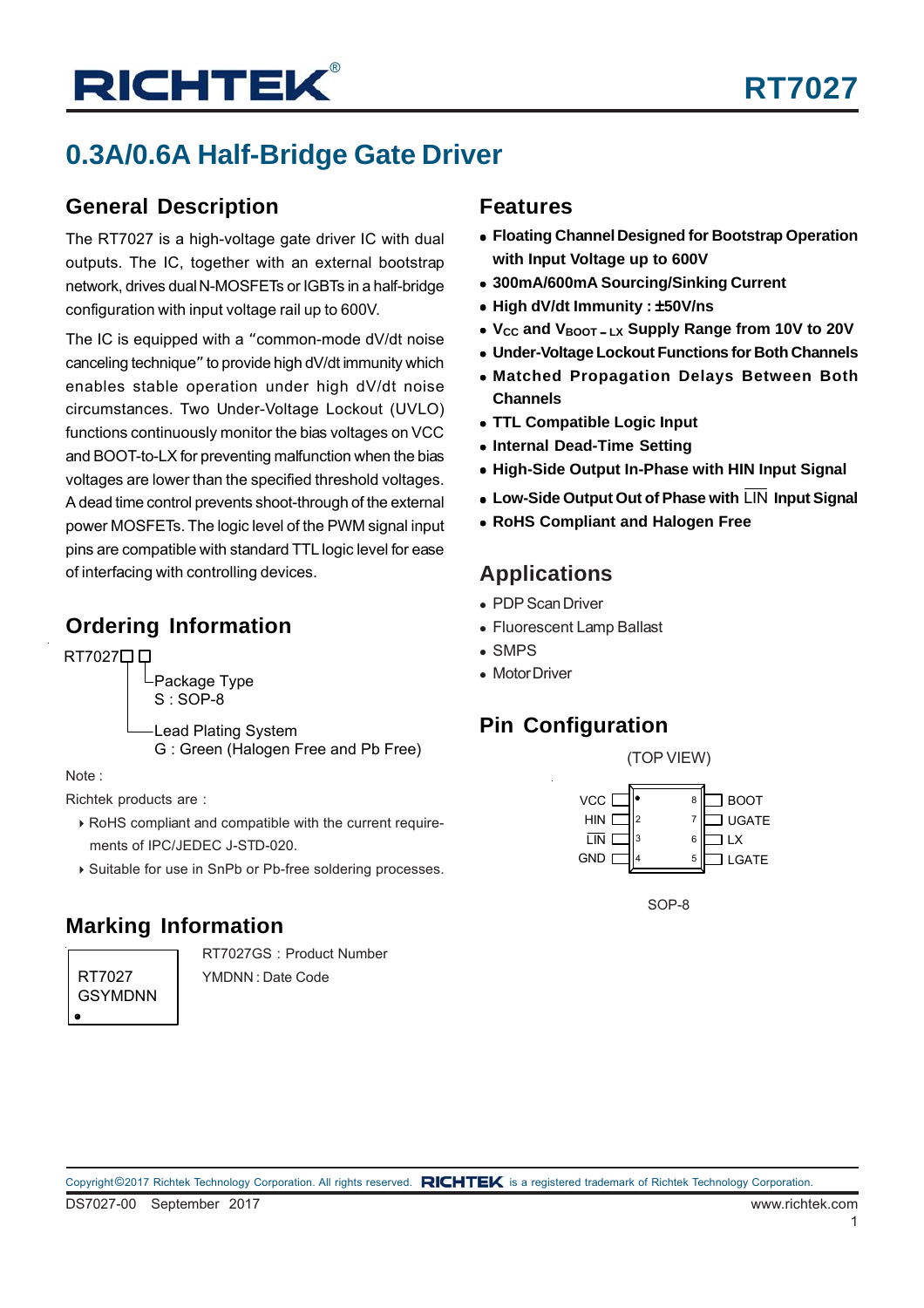

## **Typical Application Circuit**



### **Functional Pin Description**

| Pin No. | <b>Pin Name</b> | <b>Pin Function</b>                         |  |
|---------|-----------------|---------------------------------------------|--|
|         | <b>VCC</b>      | Supply voltage input.                       |  |
| 2       | <b>HIN</b>      | Logic input for high-side gate driver.      |  |
| 3       | LIN             | Logic input for low-side gate driver.       |  |
| 4       | <b>GND</b>      | Logic ground and low-side driver return.    |  |
| 5       | LGATE           | Low-side driver output.                     |  |
| 6       | LX              | Return for high-side gate driver.           |  |
| 7       | <b>UGATE</b>    | High-side driver output.                    |  |
| 8       | <b>BOOT</b>     | Bootstrap supply for high-side gate driver. |  |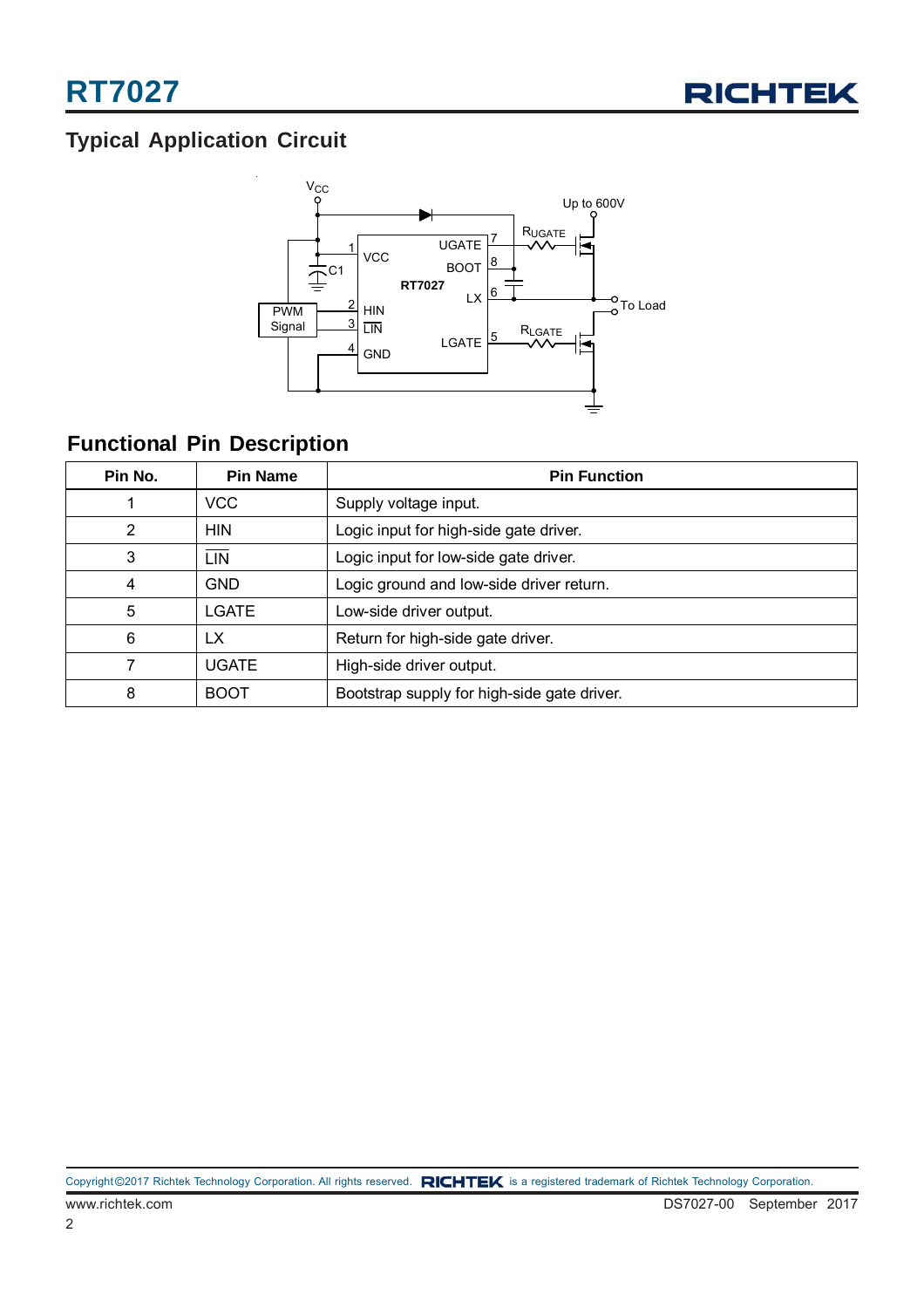### **Functional Block Diagram**



### **Operation**

The RT7027 is a high-voltage gate driver for driving highside and low-side MOSFETs in a half-bridge configuration. The RT7027 uses ultra high voltage device and floating well to allow UGATE to drive external MOSFET operating up to 600V. When the HIN voltage is above the logic-high threshold, the UGATE voltage goes to turn on the external MOSFET. When the HIN voltage is below the logic-low threshold, the MOSFET is turned off.

The operating behavior of the LGATE, controlled by the LIN pin, is like the behavior of the UGATE.

#### **Under-Voltage Lockout (UVLO) Function**

When the VCC or BOOT-to-LX voltage is lower than the UVLO threshold, the UGATE and LGATE output will be disabled.

#### **Pulse Generator**

The pulse generator is used to transmit the HIN input signal to the UGATE driver.

#### **Dead-Time Control**

The dead-time control function is designed to prevent the high-side and low-side MOSFETs form shoot-through.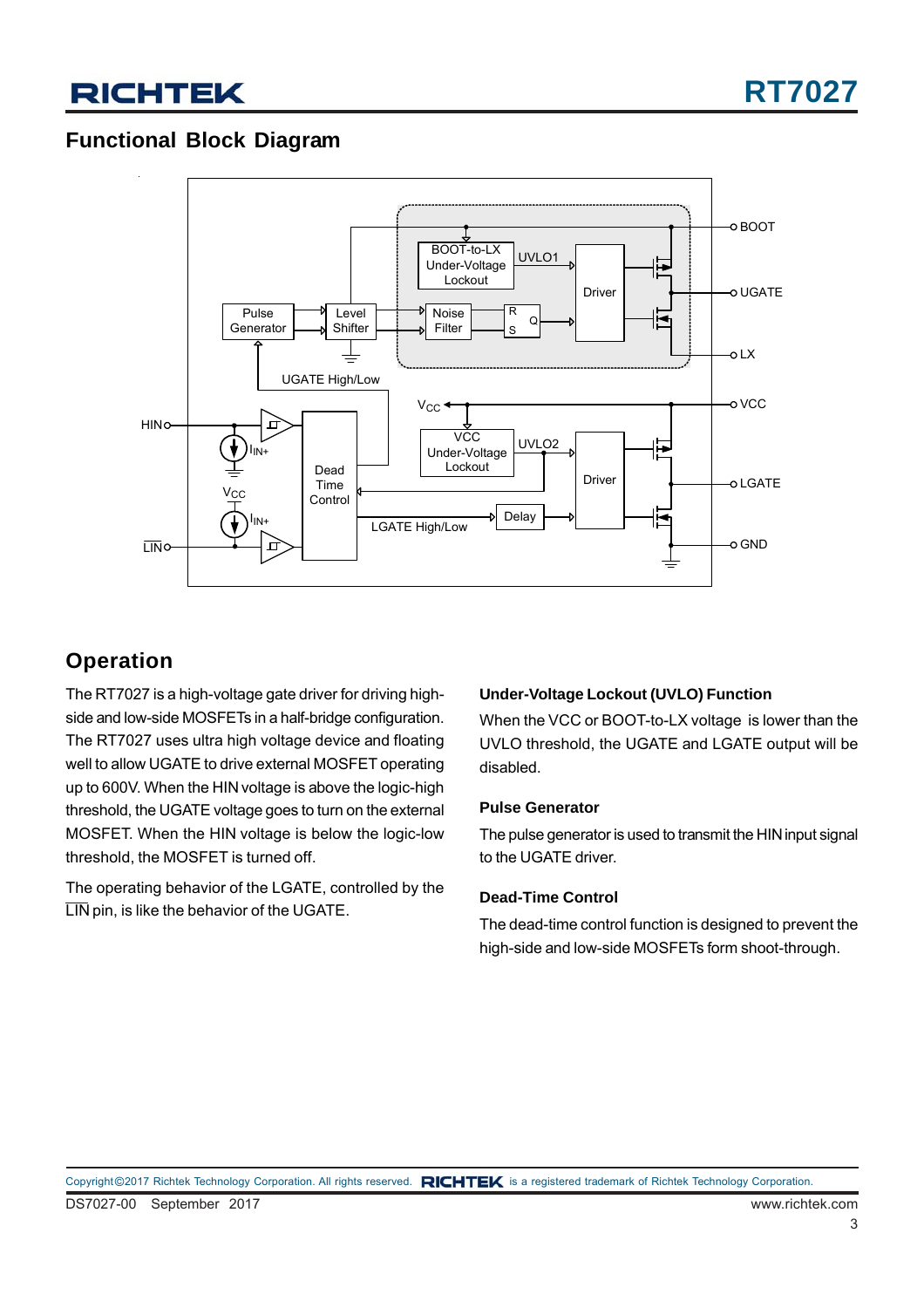

### **Absolute Maximum Ratings** (Note 1)

| • Power Dissipation, $P_D @ T_A = 25^{\circ}C$ |  |
|------------------------------------------------|--|
|                                                |  |
| • Package Thermal Resistance (Note 2)          |  |
|                                                |  |
|                                                |  |
|                                                |  |
|                                                |  |
| • ESD Susceptibility (Note 3)                  |  |
| HBM (Human Body Model)                         |  |
|                                                |  |
|                                                |  |

### **Recommended Operating Conditions** (Note 4)

### **Electrical Characteristics**

(V<sub>CC</sub> = V<sub>BOOT – LX</sub> = 15V, T<sub>A</sub> = 25°C, unless otherwise specified)

| <b>Parameter</b>                                             | Symbol                | <b>Test Conditions</b> | Min | <b>Typ</b> | <b>Max</b> | <b>Unit</b> |
|--------------------------------------------------------------|-----------------------|------------------------|-----|------------|------------|-------------|
| Vcc Under-Voltage Lockout<br>Threshold (On)                  | V <sub>THON_VCC</sub> |                        | 7   | 8.5        | 10         | $\vee$      |
| $V_{\text{BOOT}-LX}$ Under-Voltage<br>Lockout Threshold (On) | <b>VTHON BOOT</b>     |                        | 7   | 8.5        | 10         | $\vee$      |
| V <sub>CC</sub> Under-Voltage Lockout<br>Threshold (Off)     | <b>VTHOFF VCC</b>     |                        | 6.3 | 7.8        | 9.3        | $\vee$      |
| VBOOT-LX Under-Voltage<br>Lockout Threshold (Off)            | <b>VTHOFF BOOT</b>    |                        | 6.3 | 7.8        | 9.3        | $\vee$      |
| Vcc Under-Voltage Lockout<br><b>Hysteresis</b>               | VHYS_VCC              |                        |     | 0.7        |            | $\vee$      |
| VBOOT-LX Under-Voltage<br>Lockout Hysteresis                 | VHYS_BOOT             |                        |     | 0.7        |            | $\vee$      |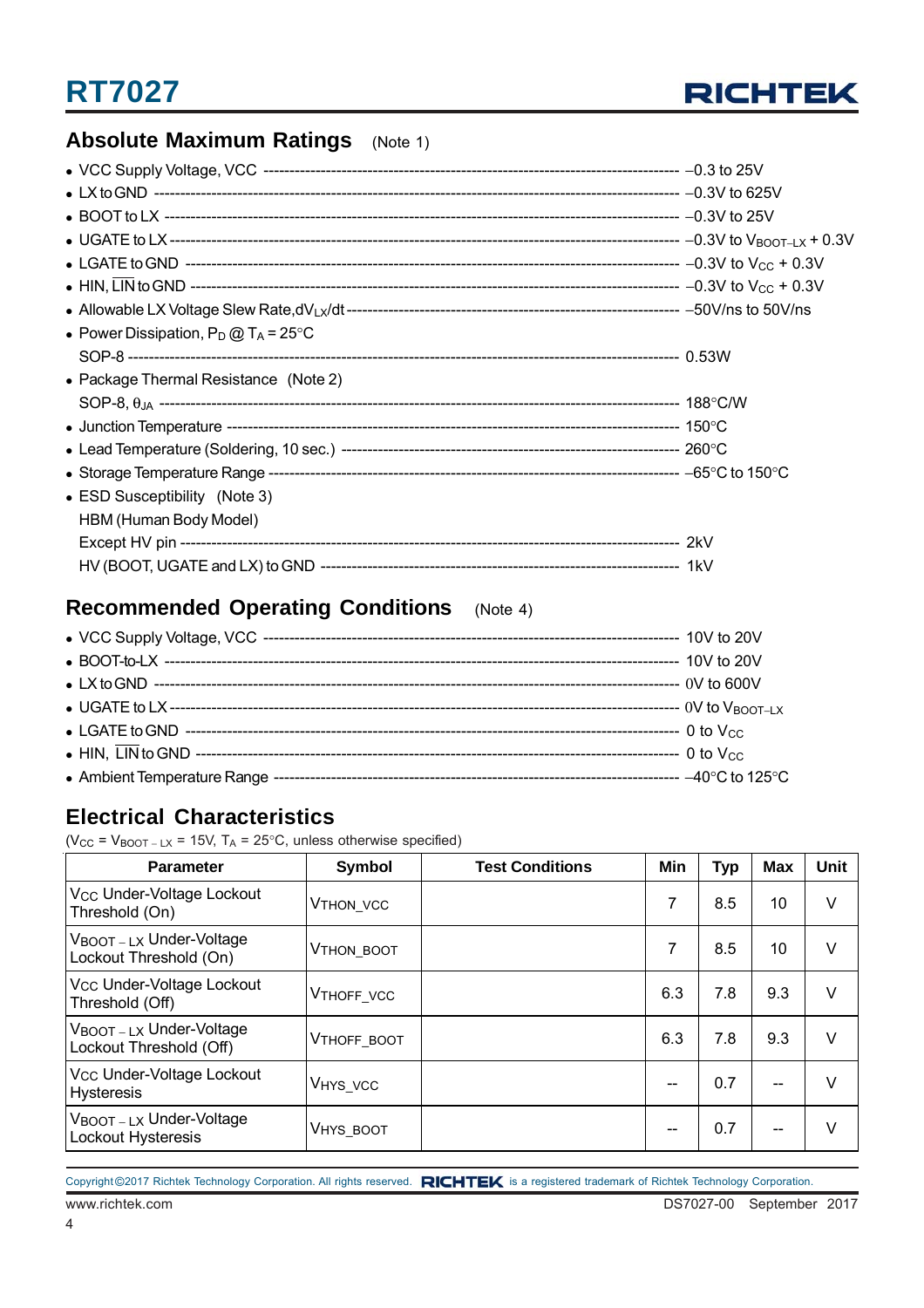# **RT7027**

| <b>Parameter</b>                           |            | Symbol                       | <b>Test Conditions</b>                                                                                        |      | <b>Typ</b> | <b>Max</b> | <b>Unit</b> |
|--------------------------------------------|------------|------------------------------|---------------------------------------------------------------------------------------------------------------|------|------------|------------|-------------|
| LX Leakage Current                         |            | llk.                         | $V_{\text{BOOT}} = V_{\text{LX}} = 600V$                                                                      |      |            | 50         | μA          |
| <b>VCC Quiescent Current</b>               |            | $I_{Q_VCC}$                  |                                                                                                               |      | 220        | 400        | μA          |
| <b>BOOT-to-LX Quiescent</b><br>Current     |            | $IQ_BOOT-LX$                 |                                                                                                               |      | 100        | 200        | μA          |
| <b>VCC Operating Current</b>               |            | $IP_VCC$                     |                                                                                                               |      |            | 600        | μA          |
| <b>BOOT-to-LX Operating</b><br>Current     |            | $IP$ _BOOT-LX                | Frequency = 20kHz,<br>$UGATE = LGATE = open$                                                                  |      | --         | 600        | μA          |
| HIN, LIN                                   | Logic-High | Vıн                          |                                                                                                               |      | $-$        |            | $\vee$      |
| Input Voltage                              | Logic-Low  | VIL                          |                                                                                                               |      |            | 0.8        |             |
| <b>UGATE, LGATE</b><br>Output Voltage      | High-Level | <b>V<sub>OH</sub></b>        | Sourcing current = 2mA,<br>VBOOT - VUGATE, VCC - VLGATE<br>Sinking current = 2mA, VUGATE-LX,<br><b>VLGATE</b> |      | 50         | 200        |             |
|                                            | Low-Level  | <b>VOL</b>                   |                                                                                                               |      | 20         | 100        | mV          |
| <b>HIN Input</b>                           | Logic-High | $\mathsf{I}_{\mathsf{IN}^+}$ | $HIN = VCC$ , $LIN = GND$                                                                                     |      | 2          | 10         |             |
| Current                                    | Logic-Low  | $\mathsf{I}_{\mathsf{IN}-}$  | $HIN = GND$ , $LIN = VCC$                                                                                     | $-1$ | $-$        |            | μA          |
| <b>UGATE and LGATE Sourcing</b><br>Current |            | $I_{O^+}$                    | UGATE = LX, LGATE = GND, current<br>pulse width $<$ 10 $\mu$ s, low duty                                      |      | 290        | --         | mA          |
| <b>UGATE and LGATE Sinking</b><br>Current  |            | $I_{O-}$                     | UGATE = LX, LGATE = GND, current<br>pulse width $\leq 10\mu s$ , low duty                                     |      | 600        | --         |             |

#### **Dynamic Electrical Characteristics** (Note 5)

|  |  | (Vcc = $V_{\text{BOOT}-LX}$ = 15V, LX = GND, C <sub>L</sub> = 1000pF, T <sub>A</sub> = 25°C, unless otherwise specified) |
|--|--|--------------------------------------------------------------------------------------------------------------------------|

| <b>Parameter</b>             | Symbol            | <b>Test Conditions</b>           |    | <b>Typ</b> | Max | Unit |
|------------------------------|-------------------|----------------------------------|----|------------|-----|------|
| Turn-on Delay                | ton               |                                  | -- | 680        | 820 | ns   |
| <b>Turn-off Delay</b>        | <b>TOFF</b>       | $V_{LX}$ = 0 or 600V<br>(Note 6) | -- | 150        | 300 | ns   |
| Turn-on Rising Time          | tR                |                                  | -- | 70         | 170 | ns   |
| <b>Turn-off Falling Time</b> | tF                |                                  | -- | 35         | 90  | ns   |
| Dead-Time                    | t <sub>Dead</sub> |                                  | -- | 520        | 650 | ns   |

- **Note 1.** Stresses beyond those listed "Absolute Maximum Ratings" may cause permanent damage to the device. These are stress ratings only, and functional operation of the device at these or any other conditions beyond those indicated in the operational sections of the specifications is not implied. Exposure to absolute maximum rating conditions may affect device reliability.
- **Note 2.**  $\theta_{JA}$  is measured under natural convection (still air) at  $T_A = 25^\circ$ C with the component mounted on a high effectivethermal-conductivity four-layer test board on a JEDEC 51-7 thermal measurement standard.
- **Note 3.** Devices are ESD sensitive. Handling precaution is recommended.
- **Note 4.** The device is not guaranteed to function outside its operating conditions.
- **Note 5.** Please refer to the Timing Diagram and Dynamic Waveforms in the Application Information.
- **Note 6.** Turn-off Delay for  $V_{LX}$  = 600V is guaranteed by design.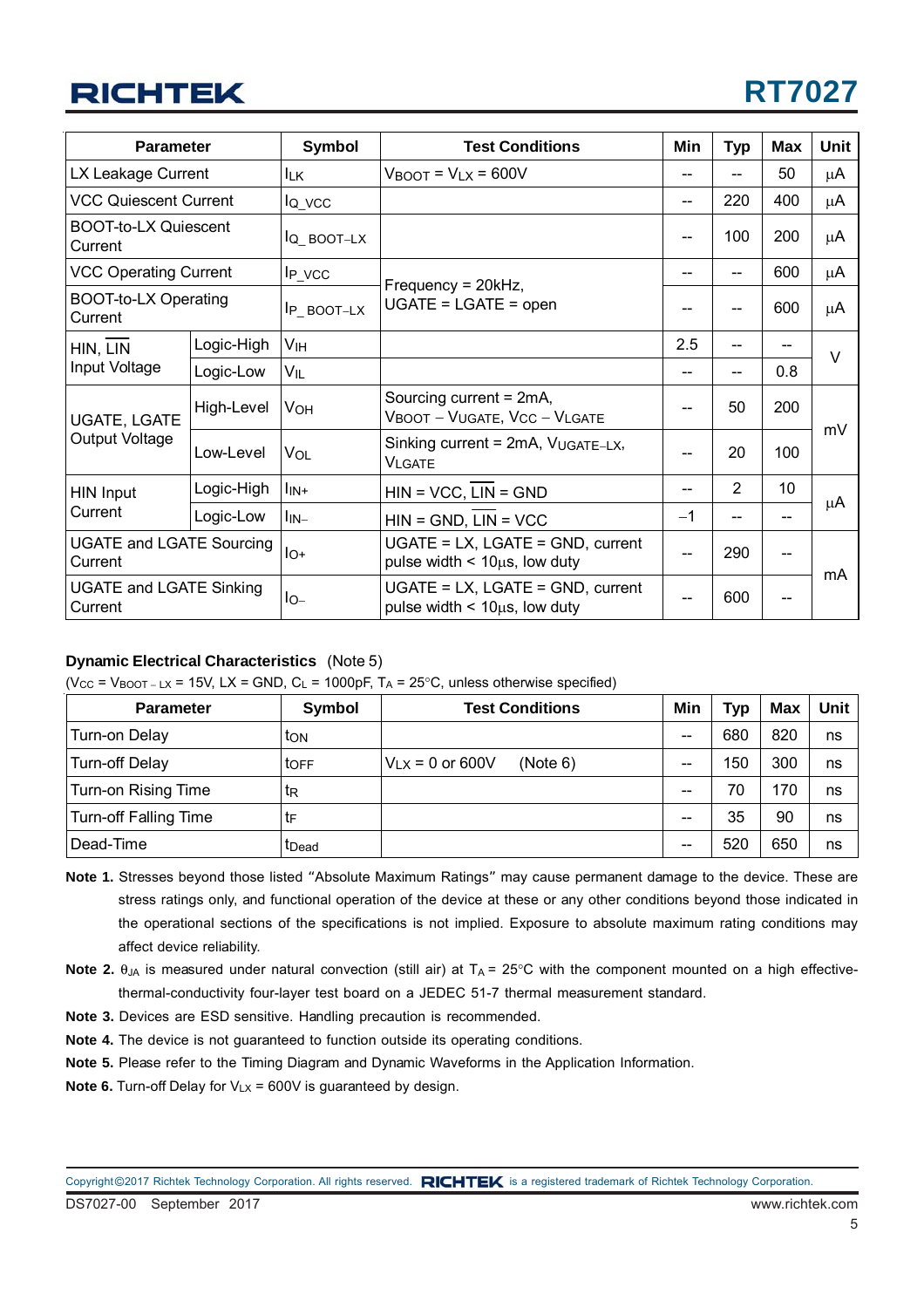



www.richtek.com DS7027-00 September 2017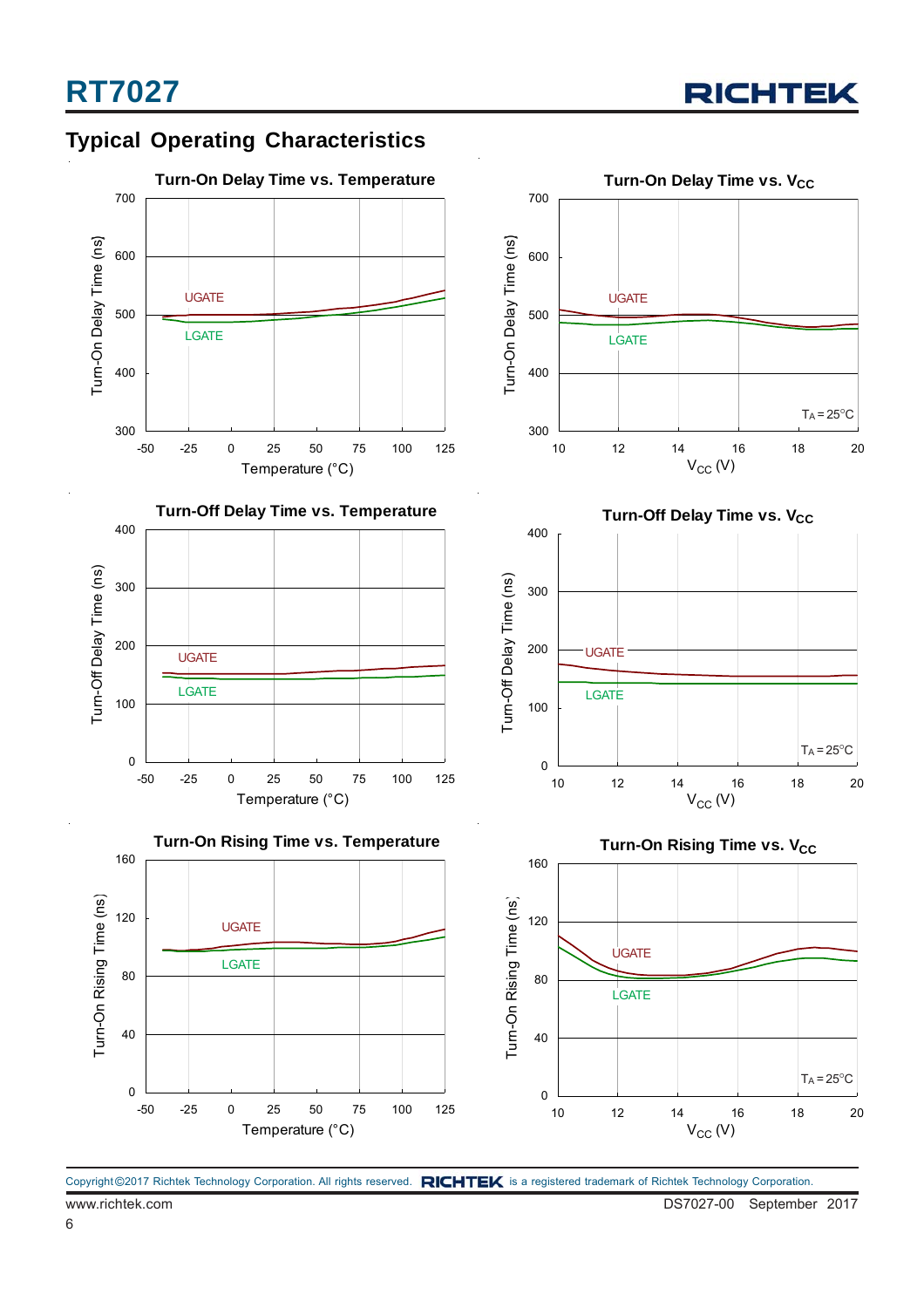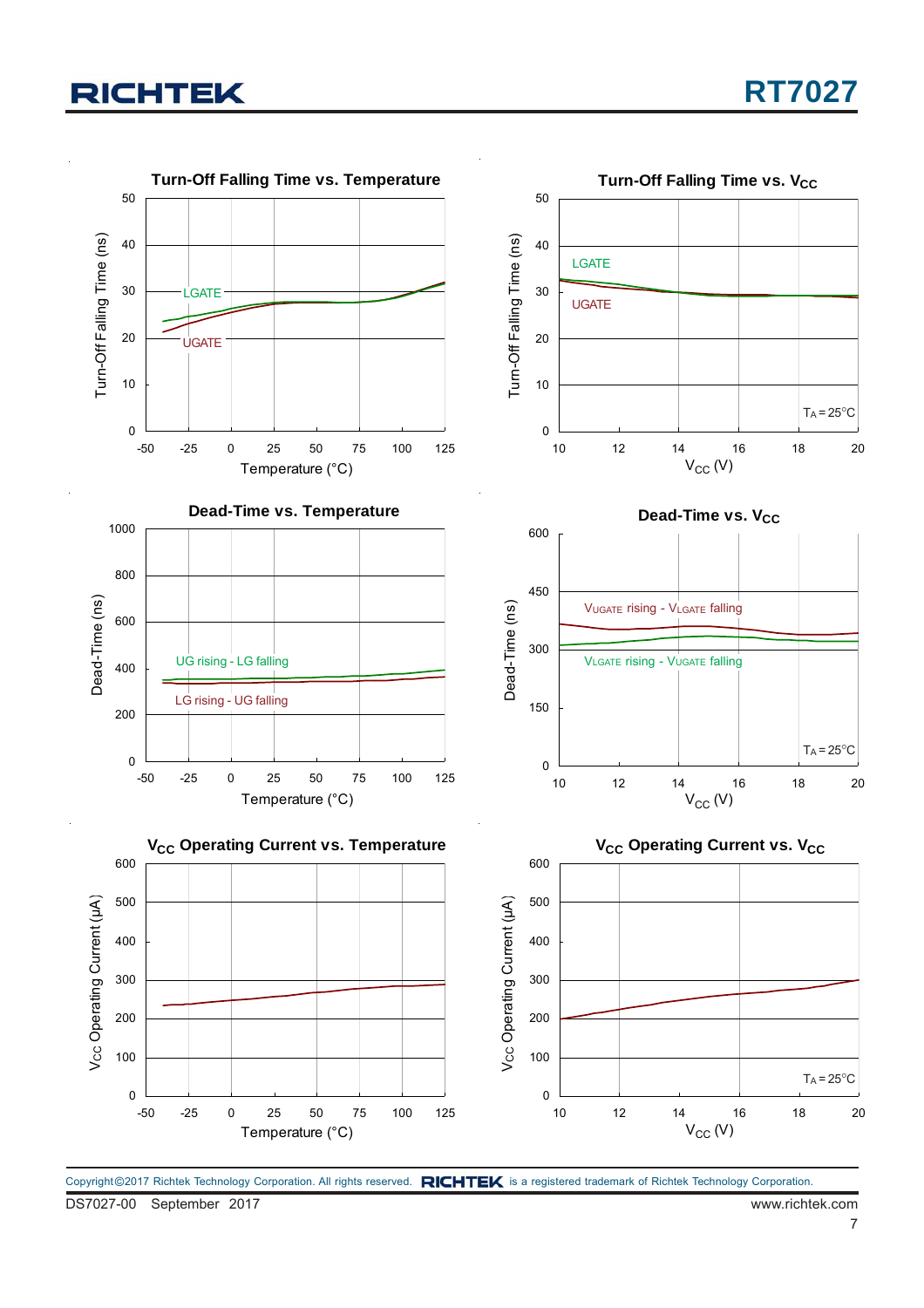



Copyright @2017 Richtek Technology Corporation. All rights reserved. RICHTEK is a registered trademark of Richtek Technology Corporation.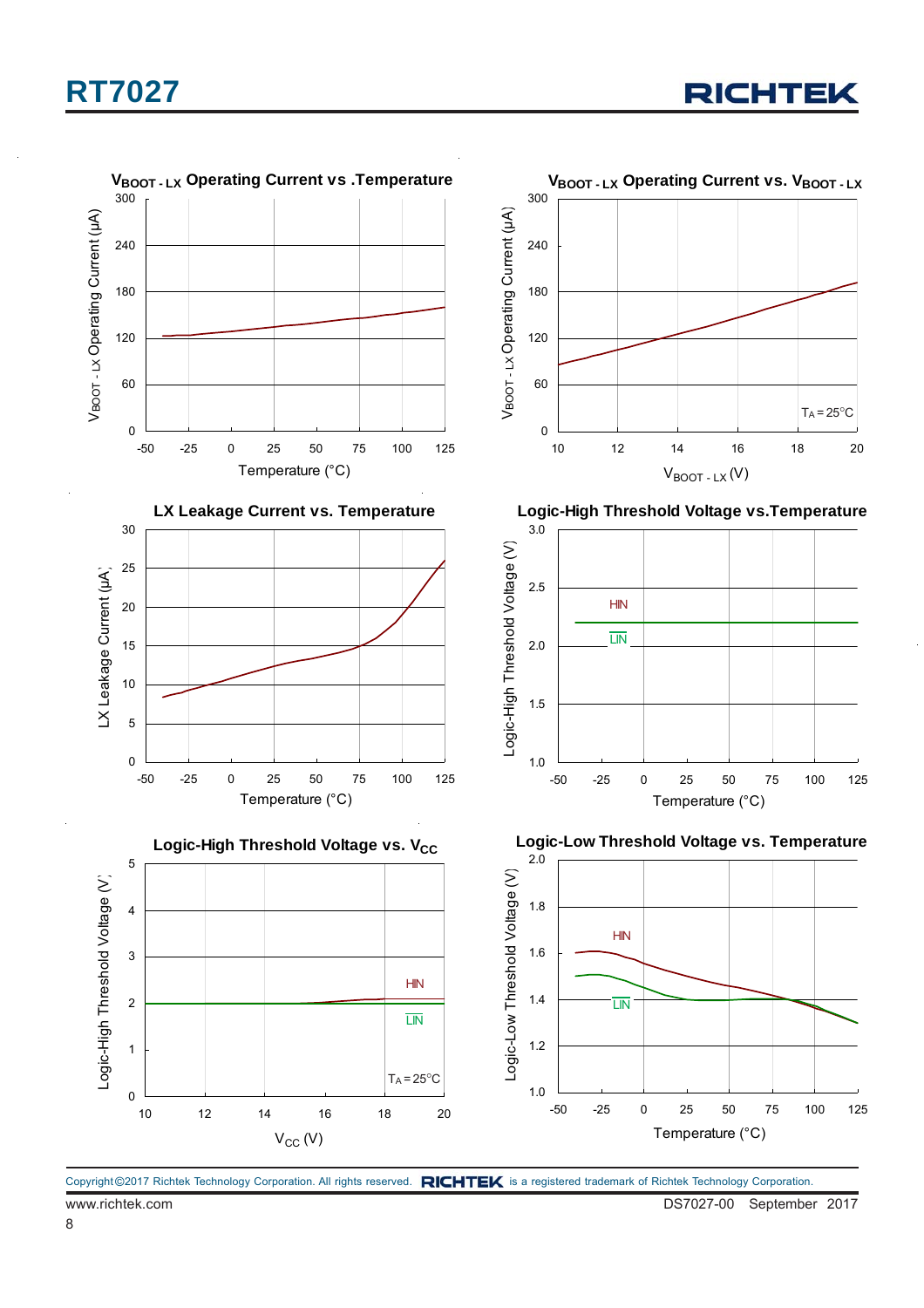











**Low-Level Output Voltage vs. Temperature**



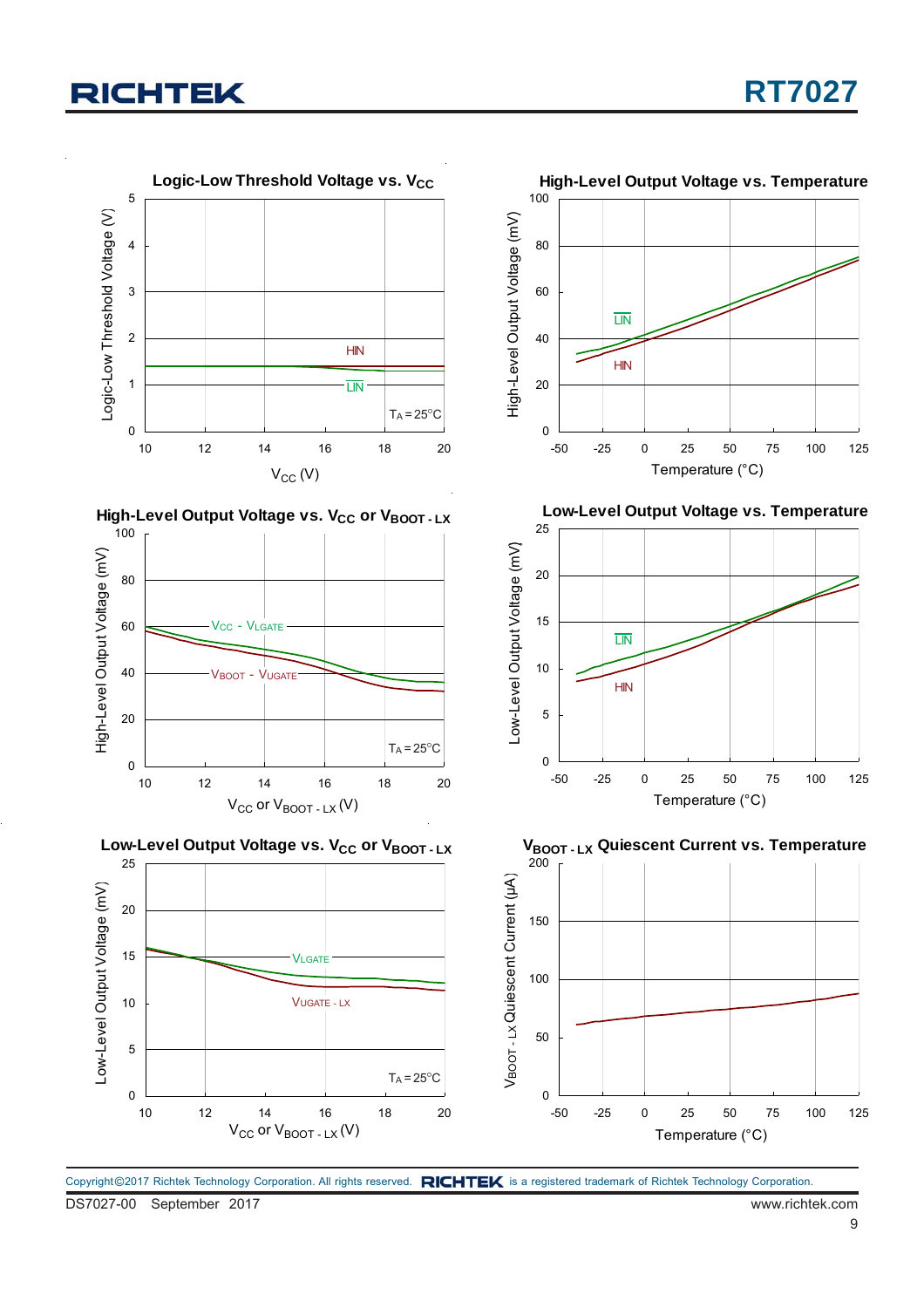

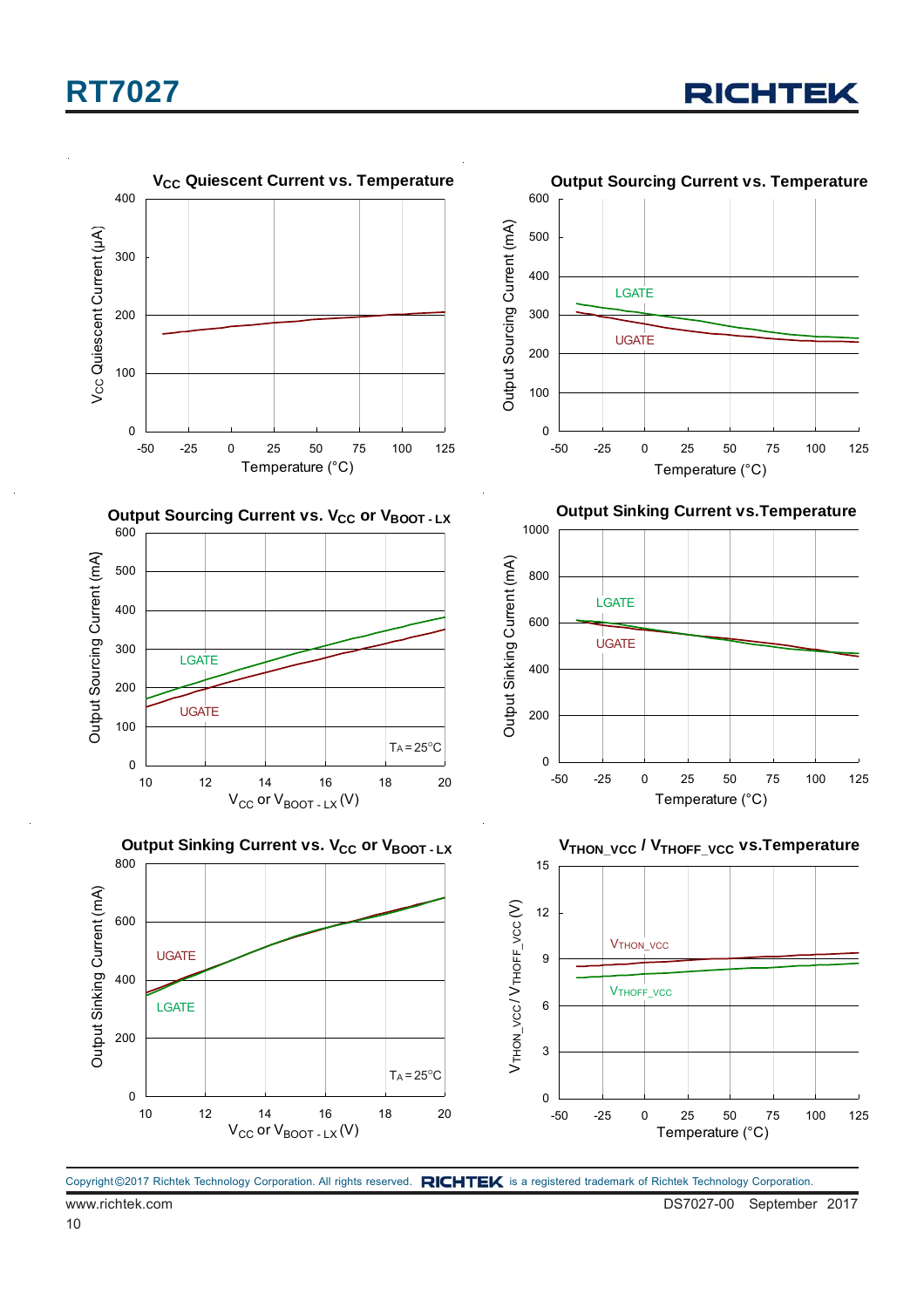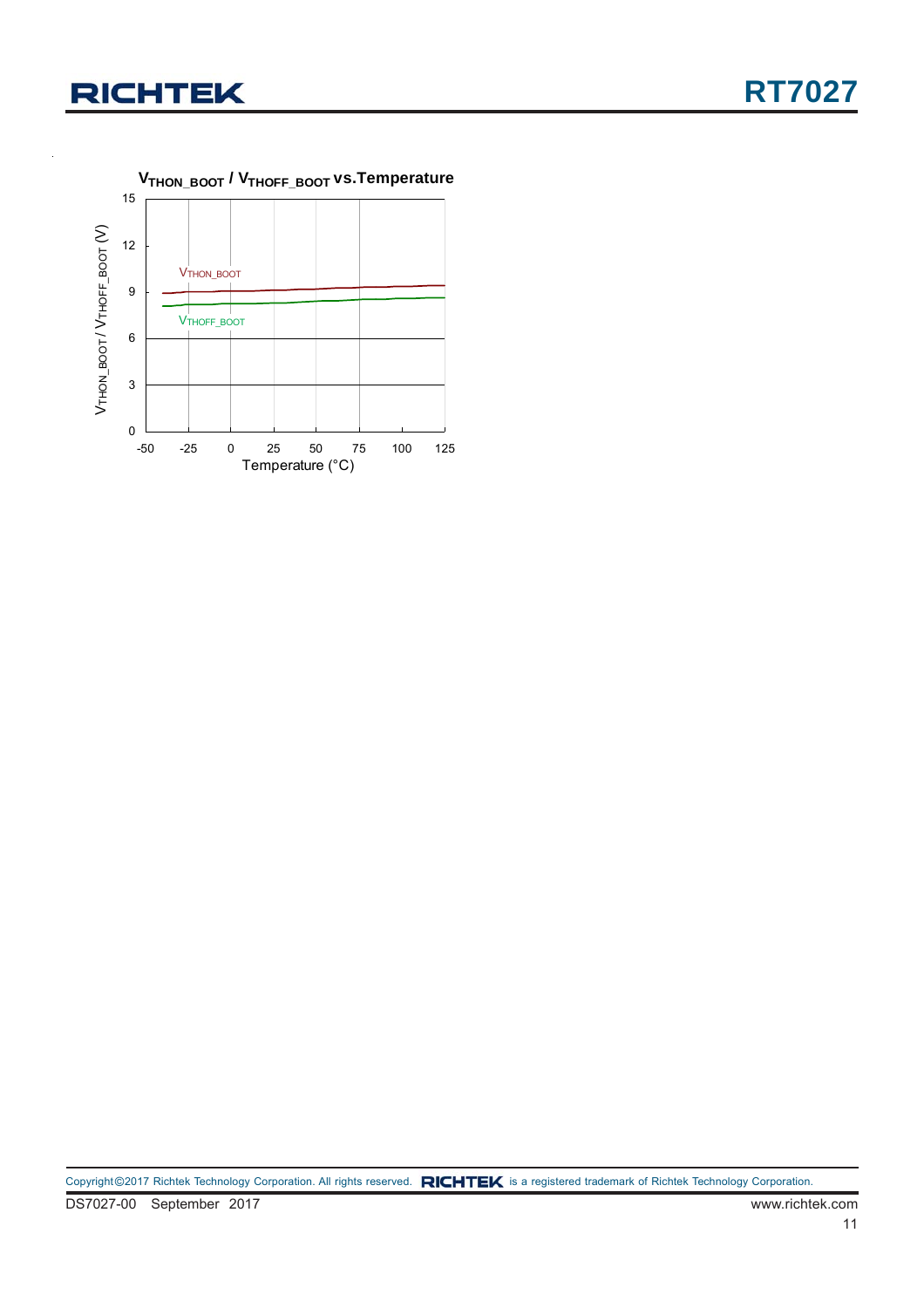

### **Application Information**

#### **Timing Diagram and Dynamic Waveforms**

Figure 1 is the RT7027 input/output timing diagram, and Figure 2 is a definition of dynamic characteristics. You can know those definitions and the relationship between input and output from these figures. For example :  $t_{ON}$ ,  $t_{\text{OFF}}$ ,  $t_{\text{R}}$ ,  $t_{\text{F}}$ ...



Figure 1. Input/Output Timing Diagram



Figure 2. Dynamic Electrical Characteristics Definition

#### **Deadtime, t<sub>Dead</sub>**

To avoid the simultaneous conduction of high-side and low-side power switches cause shoot through, the switching operation of the IC control circuit introduces a deadtime function. In the deadtime period, even if the input sends another power switch conduction signal, the control circuit will remain closed drive state. Figure 3 illustrates the definition of deadtime and the relationship between the high-side and low-side gate signals.



Figure 3. Deadtime Definition

#### **Matched Propagation Delays between Both Channels**

Because the IC internal level shifter circuit causes the propagation delay of the high-side output signal, shown in Figure 4. The RT7027 adds a propagation delay matching circuit in the low-side logic circuit, so that highside and low-side output signals approximately synchronization.



Figure 4. Propagation Delay Matching Circuit

#### **Thermal Considerations**

The junction temperature should never exceed the absolute maximum junction temperature  $T_{J(MAX)}$ , listed under Absolute Maximum Ratings, to avoid permanent damage to the device. The maximum allowable power dissipation depends on the thermal resistance of the IC package, the PCB layout, the rate of surrounding airflow, and the difference between the junction and ambient temperatures. The maximum power dissipation can be calculated using the following formula :

 $P_{D(MAX)} = (T_{J(MAX)} - T_A)/\theta_{JA}$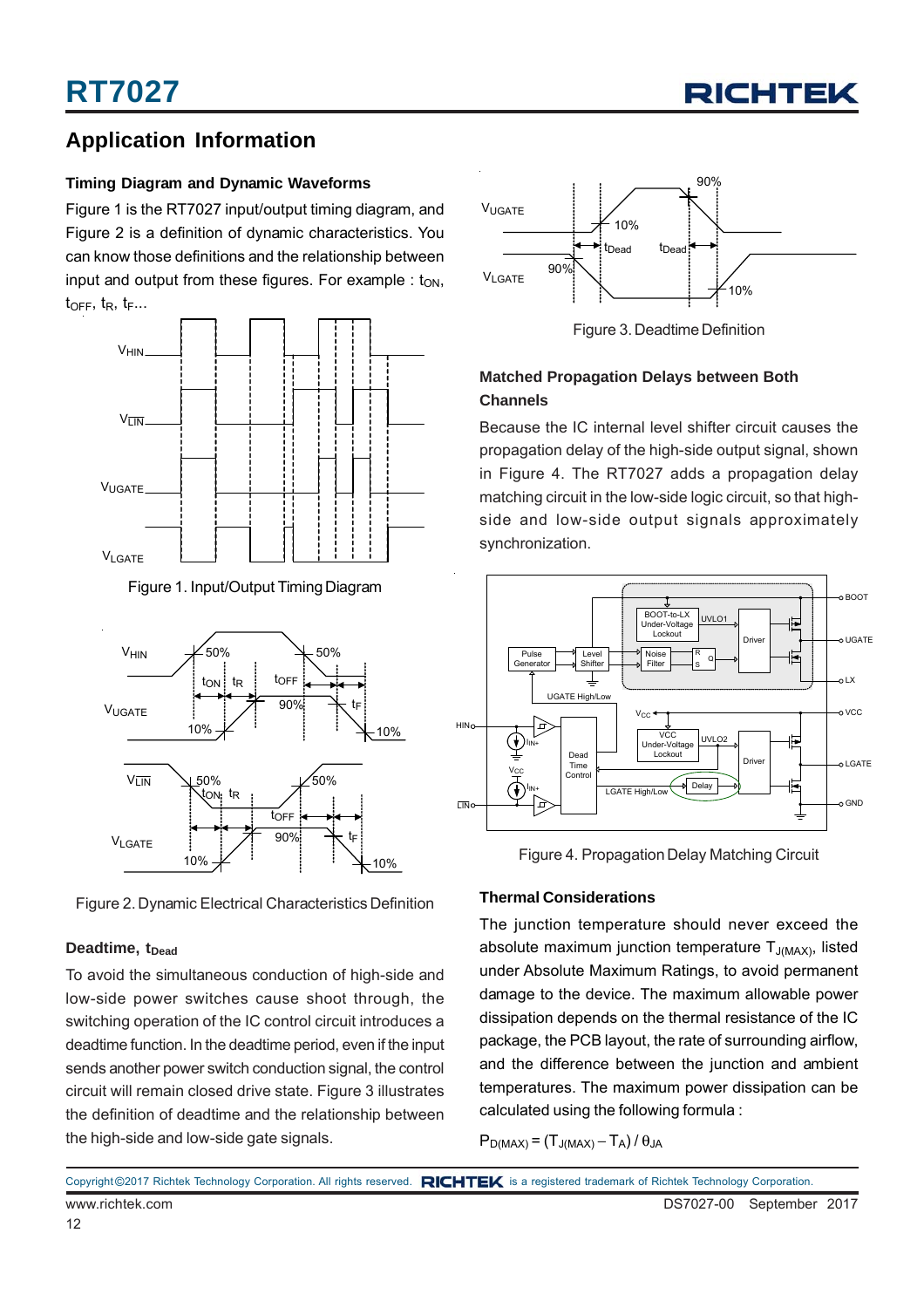# **RT7027**

where  $T_{J(MAX)}$  is the maximum junction temperature,  $T_A$  is the ambient temperature, and  $\theta_{JA}$  is the junction-to-ambient thermal resistance.

For continuous operation, the maximum operating junction temperature indicated under Recommended Operating Conditions is 125°C. The junction-to-ambient thermal resistance,  $\theta_{JA}$ , is highly package dependent. For a SOP-8 package, the thermal resistance,  $\theta_{JA}$ , is 188°C/W on a standard JEDEC 51-7 high effective-thermal-conductivity four-layer test board. The maximum power dissipation at  $T_A$  = 25°C can be calculated as below :

 $P_{D(MAX)}$  = (125°C – 25°C) / (188°C/W) = 0.53W for a SOP-8 package.

The maximum power dissipation depends on the operating ambient temperature for the fixed  $T_{J(MAX)}$  and the thermal resistance,  $θ_{JA}$ . The derating curves in Figure 5 allows the designer to see the effect of rising ambient temperature on the maximum power dissipation.



Figure 5. Derating Curve of Maximum Power Dissipation

#### **Layout Consideration**

A proper PCB layout for power supply can reduce unnecessary waveform noise and electromagnetic interference problems to ensure proper system operation, please refer to the following PCB layout considerations:

 For the high voltage and high current loop layout of power supply should be as thick and short. Avoid excessive layout generated parasitic inductance and resistors to cause significant noise.

- In order to shorten the length of IC layout, you need to consider the relative placement for IC and the power switches. It is recommended that the power switches placed in a symmetrical manner, and the IC close to high-side and low-side elements.
- $\triangleright$  In order to reduce the noise coupling, it is recommended that the ground layout should not be placed under or near the high voltage floating side.
- The layout between high-side and low-side power switches should be thick and straight, avoiding the formation of long loops. Too long distance will increase the loop area, and electromagnetic interference suppression capabilities would be affected. However, too short distance may cause overheating situation. It is necessary to consider the most appropriate way.
- ▶ Refer to typical application circuit, the VCC capacitor  $(C1)$ , BOOT to LX capacitor  $(C_{\text{BOOT}})$ , and bootstrap diode  $(D_{\text{BOOT}})$  need to be placed as close to the IC as possible to minimize parasitic inductance and resistance. The  $C_{\text{BOOT}}$  selected range is from 0.1 $\mu$ F to 0.47 $\mu$ F, and the VCC capacitor (C1) is greater than ten times  $C_{\text{BOOT}}$ . It is recommended to use fast or ultra fast reverse recovery  $time$  bootstrap diode  $D_{\text{B}\cap\Omega}$ .



Figure 6. LX Pin Resister

- In Figure 6, the LX pin voltage drop can be improved by adding  $R_{LX}$  ( $R_{LX}$  = 1 to 10 $\Omega$ ), because the dv/dt is affected by  $(R_{LX} + R_{UGATE})$ .
- If the gate current loop opens circuit for some factors, at this time, the current flows through the gate loop via the power MOSFET drain-to-gate parasitic capacitor. The current will charge the gate-to-source parasitic capacitor

DS7027-00 September 2017 www.richtek.com Copyright ©2017 Richtek Technology Corporation. All rights reserved. RICHTEK is a registered trademark of Richtek Technology Corporation.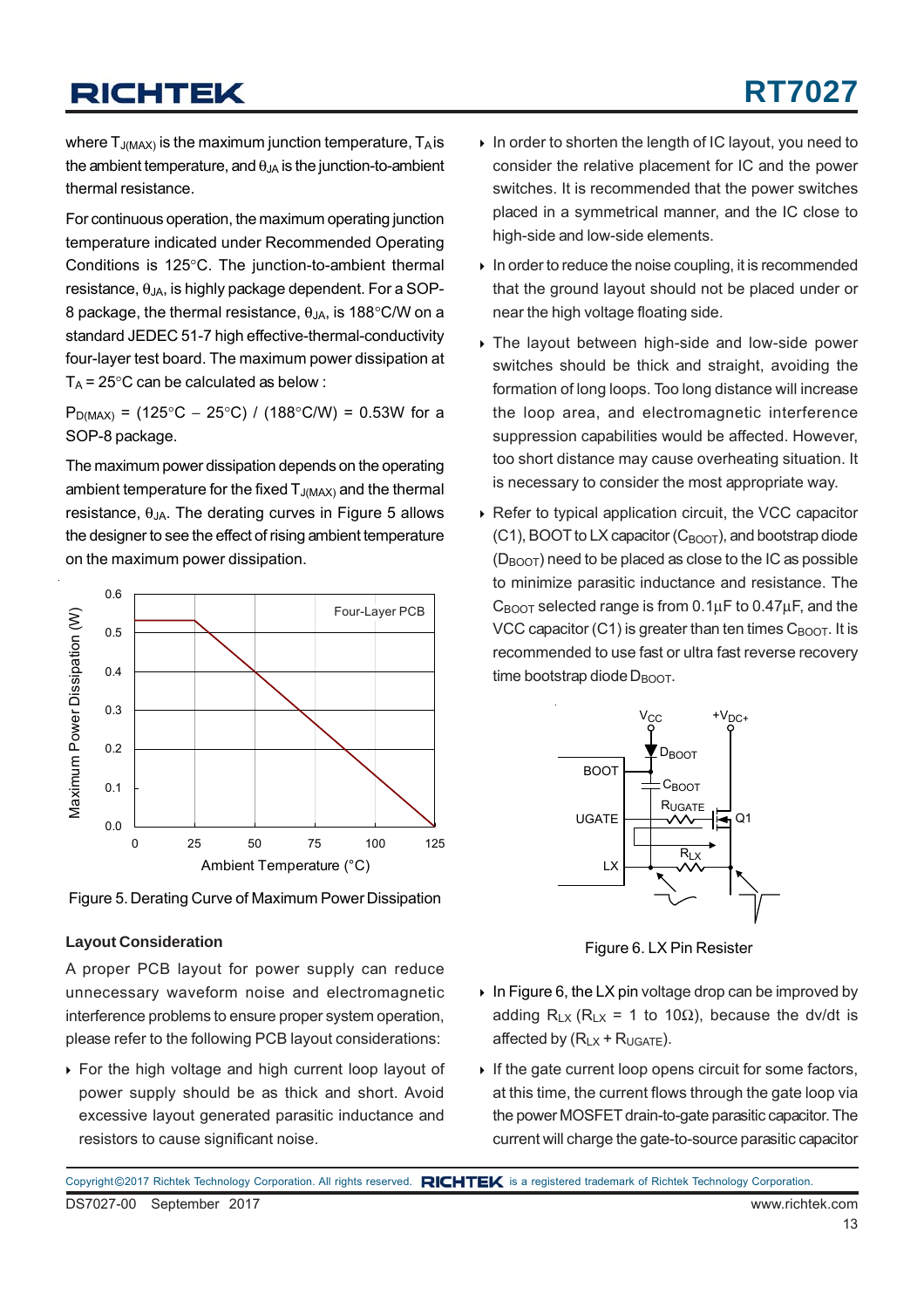to result in power MOSFET wrong action. The power switches can be damaged or burned out, the resisters (about least 10kΩ) are connected between the gate and source pin can prevent malfunction of the power switches.

▶ The selection of larger parasitic capacitor power switch or gate resister may result in too long turn-off time making the high-side and low-side power switches shoot through. In order to prevent the situation, reverse parallel with diodes ( $D_{UGATE}$  &  $D_{LGATE}$ ) in the  $R_{UGATE}$  and  $R_{LGATE}$ (shown in Figure 7), providing a fast discharge path for the power switches in a short time to complete the closing operation.



Figure 7. Reverse Parallel with Diodes